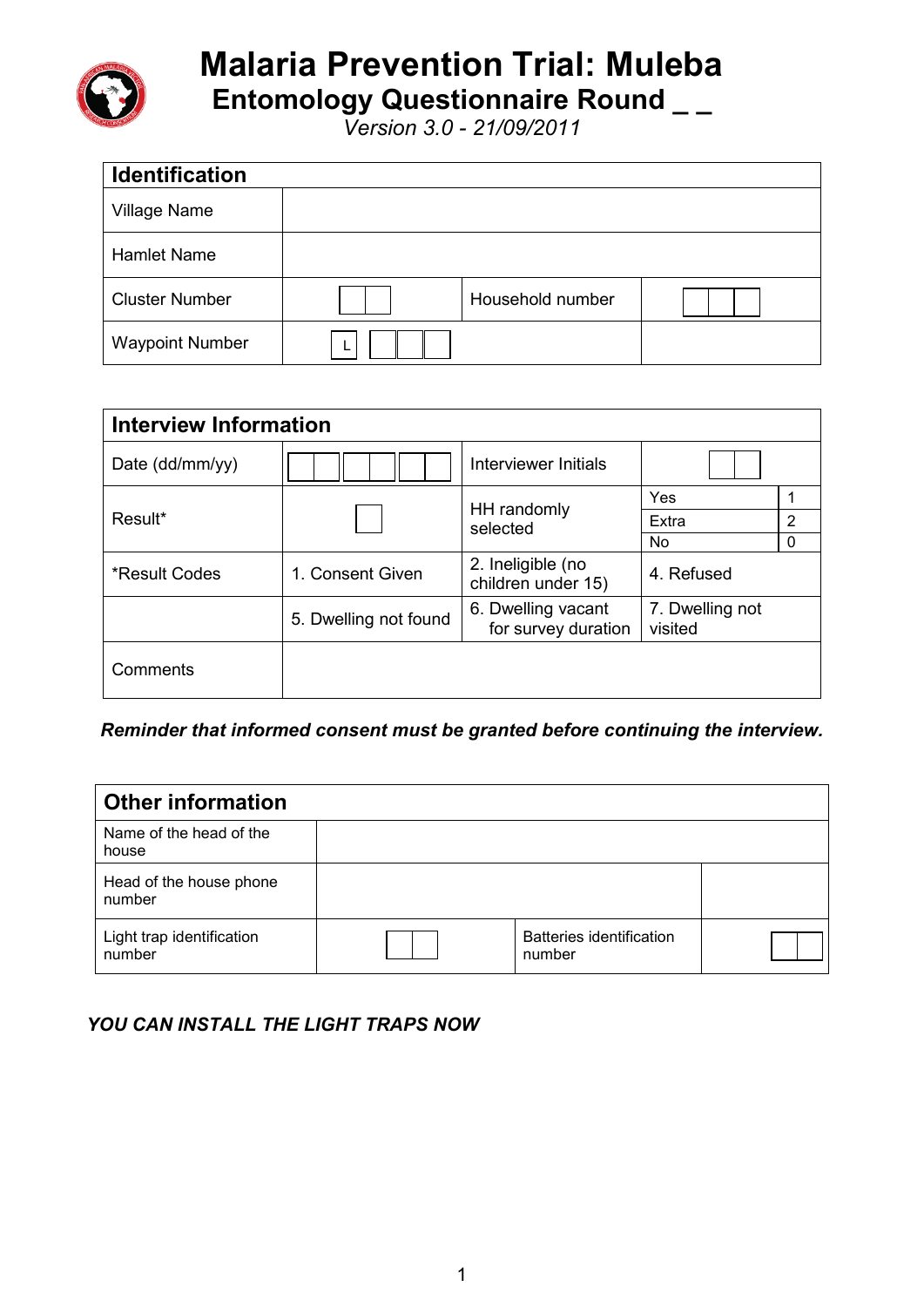|                 | <b>Household Characteristics</b>                                                                                                            |                                                             |                       |                     |                      |  |  |  |
|-----------------|---------------------------------------------------------------------------------------------------------------------------------------------|-------------------------------------------------------------|-----------------------|---------------------|----------------------|--|--|--|
| No              | Question                                                                                                                                    | <b>Categories</b>                                           |                       | <b>Skip</b>         |                      |  |  |  |
| Q <sub>01</sub> | Please could you give the number of persons<br>who usually live in your household and guests of the<br>household who stayed here last night |                                                             |                       |                     |                      |  |  |  |
| Q <sub>02</sub> | How many rooms are there in the household?<br>>> include all structures (huts etc)                                                          |                                                             |                       |                     |                      |  |  |  |
| Q <sub>03</sub> | How many of these rooms are used for<br>sleeping?                                                                                           |                                                             |                       |                     |                      |  |  |  |
| Q <sub>04</sub> | How many sleeping places are there in the<br>household (beds, mats, mattresses, etc.)?<br>>> ask for both inside the hut and outside        |                                                             |                       |                     |                      |  |  |  |
|                 | What is the main material of the roof?                                                                                                      | Grass/Thatch/Palm-banana leaves<br>Iron / aluminium sheets  |                       | 1<br>2              |                      |  |  |  |
| Q <sub>05</sub> | >> observe or ask for the main structure in                                                                                                 |                                                             | <b>Tiles</b><br>Other | 3<br>4              |                      |  |  |  |
|                 | the household                                                                                                                               | Specify:                                                    |                       |                     |                      |  |  |  |
|                 |                                                                                                                                             |                                                             | Grass                 | 1                   |                      |  |  |  |
|                 | What is the main material of the walls?                                                                                                     |                                                             | Mud                   | $\overline{2}$      |                      |  |  |  |
| Q <sub>06</sub> |                                                                                                                                             |                                                             | <b>Brick</b>          | 3                   |                      |  |  |  |
|                 | >> observe or ask for the main structure in                                                                                                 |                                                             | Cement<br>Wood        | 4<br>5              |                      |  |  |  |
|                 | the household                                                                                                                               |                                                             | Other                 | $\overline{7}$      |                      |  |  |  |
|                 |                                                                                                                                             | Specify:                                                    |                       |                     |                      |  |  |  |
| Q <sub>07</sub> | Are the walls plastered?                                                                                                                    | Damage/Partially present                                    | <b>Yes</b>            | 1<br>$\overline{c}$ |                      |  |  |  |
|                 |                                                                                                                                             |                                                             | 3                     |                     |                      |  |  |  |
| Q <sub>08</sub> | Are eave open? (Is there is a gap between the<br>top of the wall and the roof?)                                                             |                                                             | 1<br>$\Omega$         |                     |                      |  |  |  |
| Q <sub>09</sub> | How many doors have the main house?                                                                                                         |                                                             |                       |                     |                      |  |  |  |
| Q10             | How many windows have the main house?                                                                                                       |                                                             |                       |                     |                      |  |  |  |
| Q11             | Is screen netting over the window?                                                                                                          | Intact<br>1<br>2<br>Damage/Partially present<br>3<br>Absent |                       |                     |                      |  |  |  |
|                 | Does the house have a ceiling?                                                                                                              | 1<br>Intact                                                 |                       |                     |                      |  |  |  |
| Q <sub>12</sub> |                                                                                                                                             | Damage/Partially present                                    |                       | $\overline{2}$      |                      |  |  |  |
|                 | Does the household own any animals?                                                                                                         | 3<br>No ceiling<br>1<br>Yes                                 |                       |                     | $NO \Rightarrow Q16$ |  |  |  |
| Q13             |                                                                                                                                             |                                                             | No                    | 0                   |                      |  |  |  |
|                 |                                                                                                                                             | Cows                                                        |                       |                     |                      |  |  |  |
|                 | Number of animals household owns?                                                                                                           | Goats and sheep                                             |                       |                     |                      |  |  |  |
|                 | >> probes: Does your household own any<br>other animals? How many?                                                                          | Pigs                                                        |                       |                     |                      |  |  |  |
| Q14             | >> if unknown number, write 999                                                                                                             | Chickens/duck                                               |                       |                     |                      |  |  |  |
|                 | >> if none, write 000                                                                                                                       |                                                             |                       |                     |                      |  |  |  |
|                 |                                                                                                                                             | <b>Others</b><br>Specify:                                   |                       |                     |                      |  |  |  |
|                 |                                                                                                                                             |                                                             | Yes                   | No                  |                      |  |  |  |
| Q15             | Where are the animals staying during the                                                                                                    | Inside the houses<br>1<br>0<br>Outside the houses<br>1<br>0 |                       |                     |                      |  |  |  |
|                 | nights?                                                                                                                                     | If outside kept close to the<br>1<br>0<br>house <20m        |                       |                     |                      |  |  |  |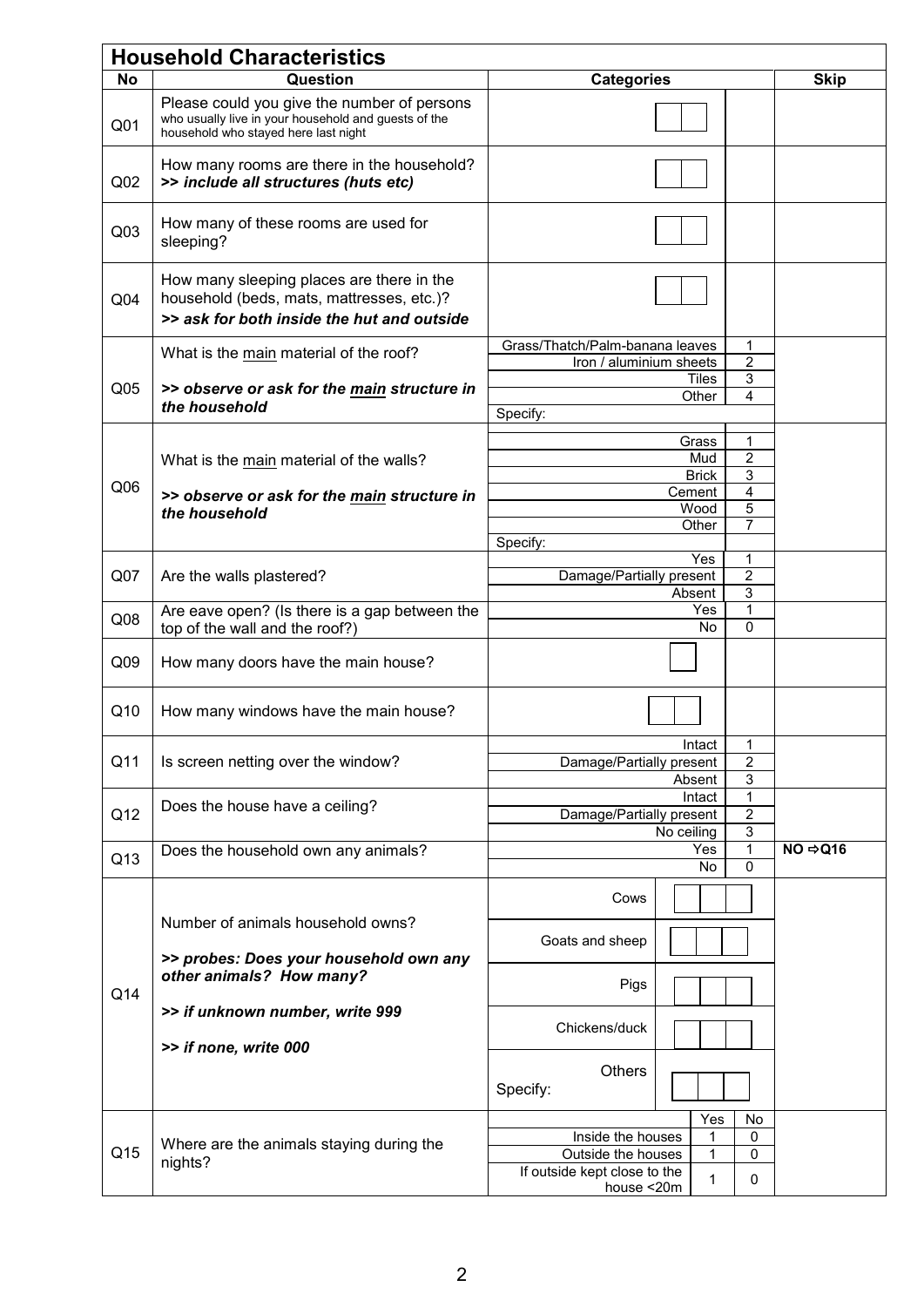| <b>Malaria preventive measures</b> |                                                                                 |                         |                |                                       |  |  |  |
|------------------------------------|---------------------------------------------------------------------------------|-------------------------|----------------|---------------------------------------|--|--|--|
| No.                                | <b>Question description</b>                                                     | <b>Options</b>          | Answer         |                                       |  |  |  |
|                                    | At any time in this year, since 1 <sup>st</sup> January 2011 has anyone sprayed | Yes<br>1                |                |                                       |  |  |  |
| Q16                                |                                                                                 | No                      | $\Omega$       | <b>NO or DNK</b><br>$\Rightarrow$ Q18 |  |  |  |
|                                    | the interior walls of your dwelling against mosquitoes?                         | Don't Know              | 9              |                                       |  |  |  |
| Q17                                | When the house was last sprayed in 2011?                                        | Give Month              |                |                                       |  |  |  |
|                                    | Record Month Number e.g. January = 01, February = 02 etc.                       | Don't Know              | 98             |                                       |  |  |  |
|                                    | At any time last year, January to December 2010, has anyone sprayed             | Yes                     | 1              |                                       |  |  |  |
| Q18                                | the interior walls of your dwelling against mosquitoes?                         | <b>No</b>               | 0              |                                       |  |  |  |
|                                    |                                                                                 | Don't Know              | 9              |                                       |  |  |  |
| Q19                                | How many times your house has been sprayed?                                     | Number                  |                |                                       |  |  |  |
|                                    |                                                                                 | Don't Know              | 98             |                                       |  |  |  |
|                                    |                                                                                 | Yes                     |                | <b>NO or DNK</b><br>$\Rightarrow$ Q23 |  |  |  |
| Q20                                | Does the household own any mosquito nets for sleeping under?                    | <b>No</b>               | 0              |                                       |  |  |  |
|                                    |                                                                                 | Don't Know              | 9              |                                       |  |  |  |
|                                    | If yes, how many mosquito nets does the household have?                         | Number LLINs            |                |                                       |  |  |  |
| Q <sub>21</sub>                    |                                                                                 | Number of other<br>nets |                |                                       |  |  |  |
|                                    | Among the mosquito net that the household owns how many of them                 | <b>Number LLINs</b>     |                |                                       |  |  |  |
| Q22                                | were used in the household last night?                                          | Number of other<br>nets |                |                                       |  |  |  |
|                                    |                                                                                 | <b>No</b>               | 0              |                                       |  |  |  |
|                                    |                                                                                 | Aerosol can             | 1              |                                       |  |  |  |
|                                    | Does the household ever also use any of the following measures                  | Mosquito coils          | $\overline{2}$ |                                       |  |  |  |
| Q23                                | against mosquitoes / to protect against malaria?                                | Herbs or plant          | 3              |                                       |  |  |  |
|                                    |                                                                                 | Other                   | 4              |                                       |  |  |  |
|                                    |                                                                                 | Specify:                |                |                                       |  |  |  |